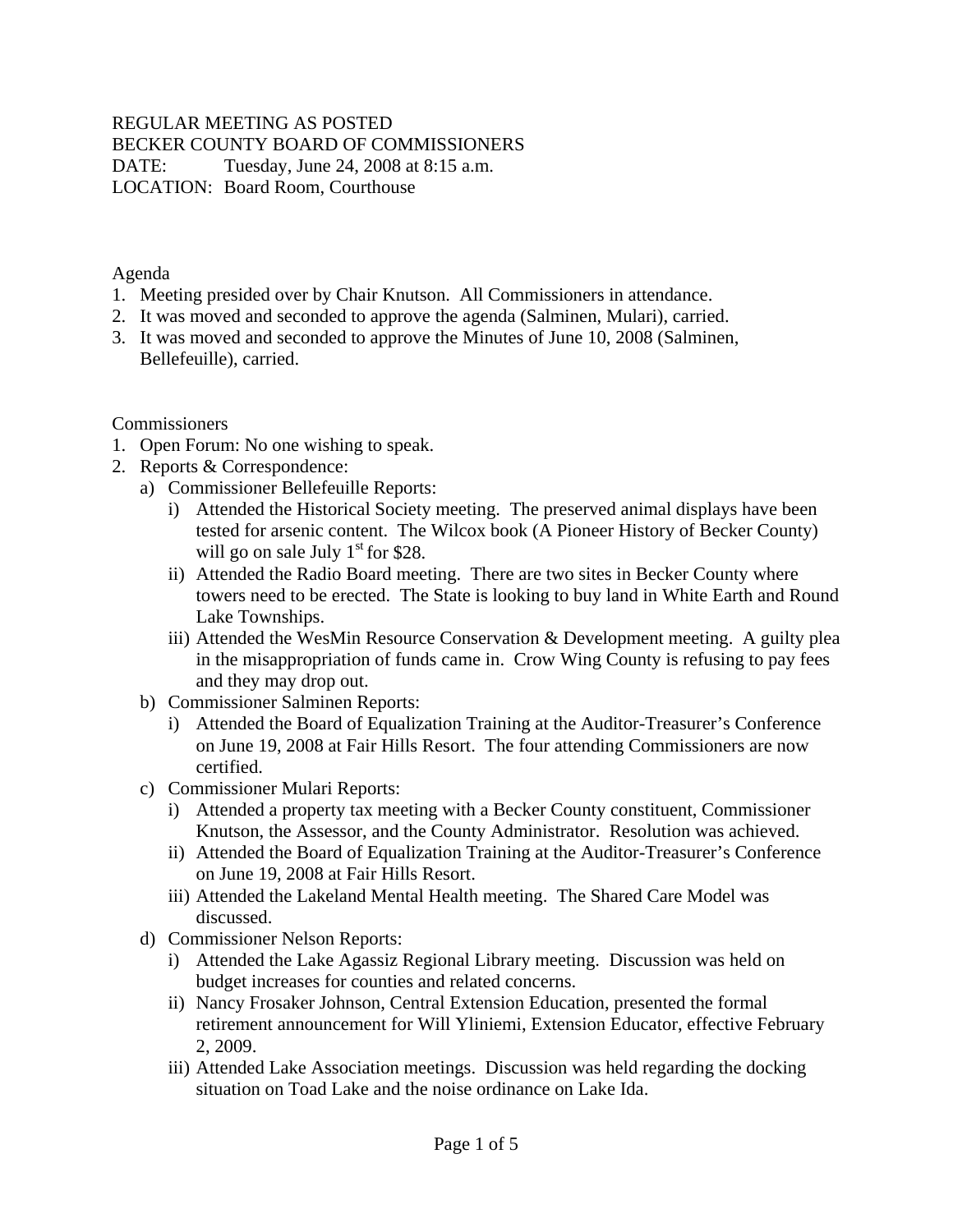- iv) Attended the Soil & Water Tour. It was very well organized and displayed some of the work being done for weed control.
- v) Attended the Wild Rice Watershed meeting in Clay County. There will be an information meeting in Callaway in the near future and recommended attendance by all the Commissioners.
- vi) Attended the Building Committee meeting. Met with the Veterans regarding the Memorial Hall. The Courts moved in Friday and it went very well. Ideas are needed to utilize the new entryway.
- e) Commissioner Knutson Reports:
	- i) Attended the Board of Equalization Training at the Auditor-Treasurer's Conference on June 19, 2008 at Fair Hills Resort.
	- ii) Attended the Fair Board meeting. Discussion was held on the Fair to be held July 23- 26, new events at the Fair this year, and building repairs needed.
- 3. Appointments:
	- a) There were no appointments.

Auditor-Treasurer

1. It was moved and seconded to approve the Gambling Permit for the Detroit Lakes Lions Club for a Raffle on August 9, 2008 at the WeFest at Soo Pass Ranch in Lake View Township, Resolution 06-08-2B (Salminen, Bellefeuille), carried.

Finance Committee Minutes

- 1. It was moved and seconded to approve the Claims with the addition of one exception (1) Clarification of mileage reimbursement for NRM and one over 90 days claim, (1) St. Mary's Health Care Center due to trying to collect from insurance (Salminen, Mulari), carried.
- 2. It was recommended by the Finance Committee to approve the request from Natural Resource Management to accept the quote received for site preparation in the amount of \$35,300 with an offset in cost of \$27,000 from a reforestation grant.
- 3. It was recommended by the Finance Committee to approve the request from Human Services for two part-time social workers in child protection specialist department.
- 4. It was recommended by the Finance Committee to approve the request from Human Services to reclassify an existing position from Administrative Assistant to Office Service Supervisor.
- 5. It was recommended by the Finance Committee to approve the request from Human Services to discharge the debt from the Frazee Care Center when it entered into bankruptcy.
- 6. It was recommended by the Finance Committee to approve the request from Environmental Services to approve the quote for electrical work on the white goods processing building.
- 7. It was recommended by the Finance Committee to approve the request from Environmental Services to approve the quote for scrap metal collected at the transfer station.
- 8. It was moved and seconded to approve the Maintenance Agreement with Otis Elevator for \$7,920 not including a possible annual increase of up to 4% with a five year option (Salminen, Nelson), carried.
- 9. It was recommended by the Finance Committee to approve the request from Safety to relocate the AED unit from the construction area in the existing courthouse into the courthouse addition until remodeling is complete.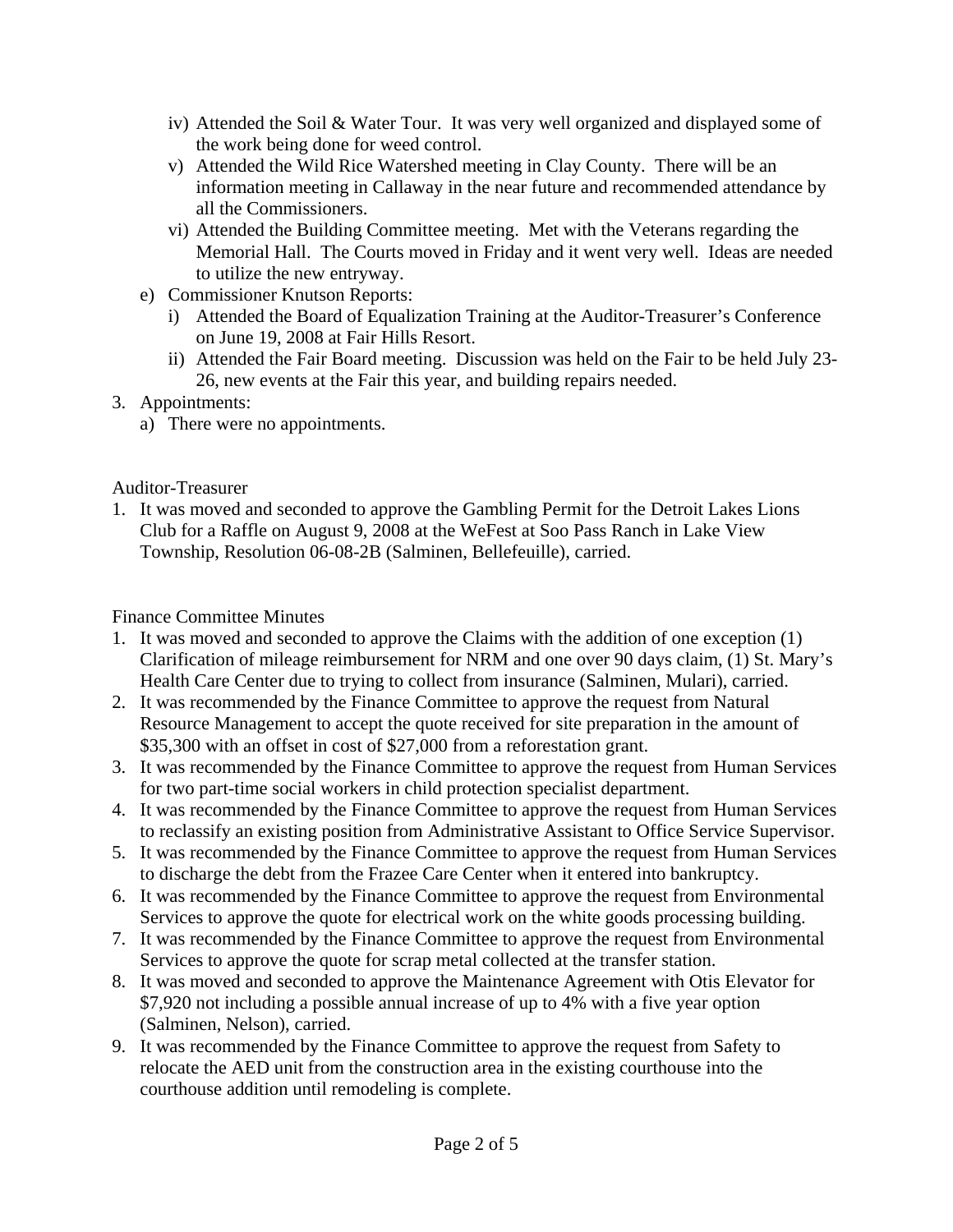- 10. It was moved and seconded to approve the change order for the Courthouse addition to change the VCT tile to ceramic tile in the main lobby for a cost of \$9,313.62 (Salminen, Nelson), carried.
- 11. It was moved and seconded to approve the advertising for bids related to the parking lot construction (Salminen, Bellefeuille), carried.
- 12. Discussion was held on the 2009 Budget and the levy limits of 3.9% increase over last year's levy.
- 13. A Cash Comparison and Investment Summary for the month of May were presented.
- 14. Discussion was held on the tax court petition with Aggregate Industries which has been settled and the Court ruled in favor of the petitioner. A refund will be made of the amount collected.
- 15. It was moved and seconded to approve the change order for the Courthouse addition to change the VCT tile to ceramic tile in the main lobby for durability for a cost of \$9,313.62 (Salminen, Nelson), carried.
- 16. It was moved and seconded to add to the agenda the increase in mileage rates to match the IRS rate (Bellefeuille, Mulari), carried.
- 17. It was moved and seconded to approve the increase in the mileage rate to match the IRS rate of 58.5 cents per mile effective July 1, 2008 (Mulari, Salminen), carried.

#### Assessor

1. It was moved and seconded to approve the abatement PIN 05.0122.000, Carsonville Township, -\$258 (Salminen, Bellefeuille), carried.

## Environmental Services

- 1. It was moved and seconded to approve the quote for the electrical work on the White goods processing building at the Transfer Station from Schatts Electric for a cost of \$10,220 (Salminen, Mulari), carried.
- 2. It was moved and seconded to approve the quote for the sale of metal collected at the Transfer Station from Schaefer Auto for a price of \$106/ton (Salminen, Nelson), carried.

## Highway

- 1. It was moved and seconded to approve the acceptance by the Highway Engineer and the County Administrator of the final DNR Agreements for the Toad Lake Access when the final version is available after review by the County Attorney, Resolution 06-08-2A (Mulari, Bellefeuille), carried.
- 2. A construction update was presented.

# Natural Resource Management

1. It was moved and seconded to approve the bid from Future Forests, Inc. of Askov, Minnesota for the preparation of sites for tree planting for a total estimated cost of \$35,268.50 with an offset of \$27,000 from the MN-DNR Reforestation Grant (Salminen, Nelson), carried.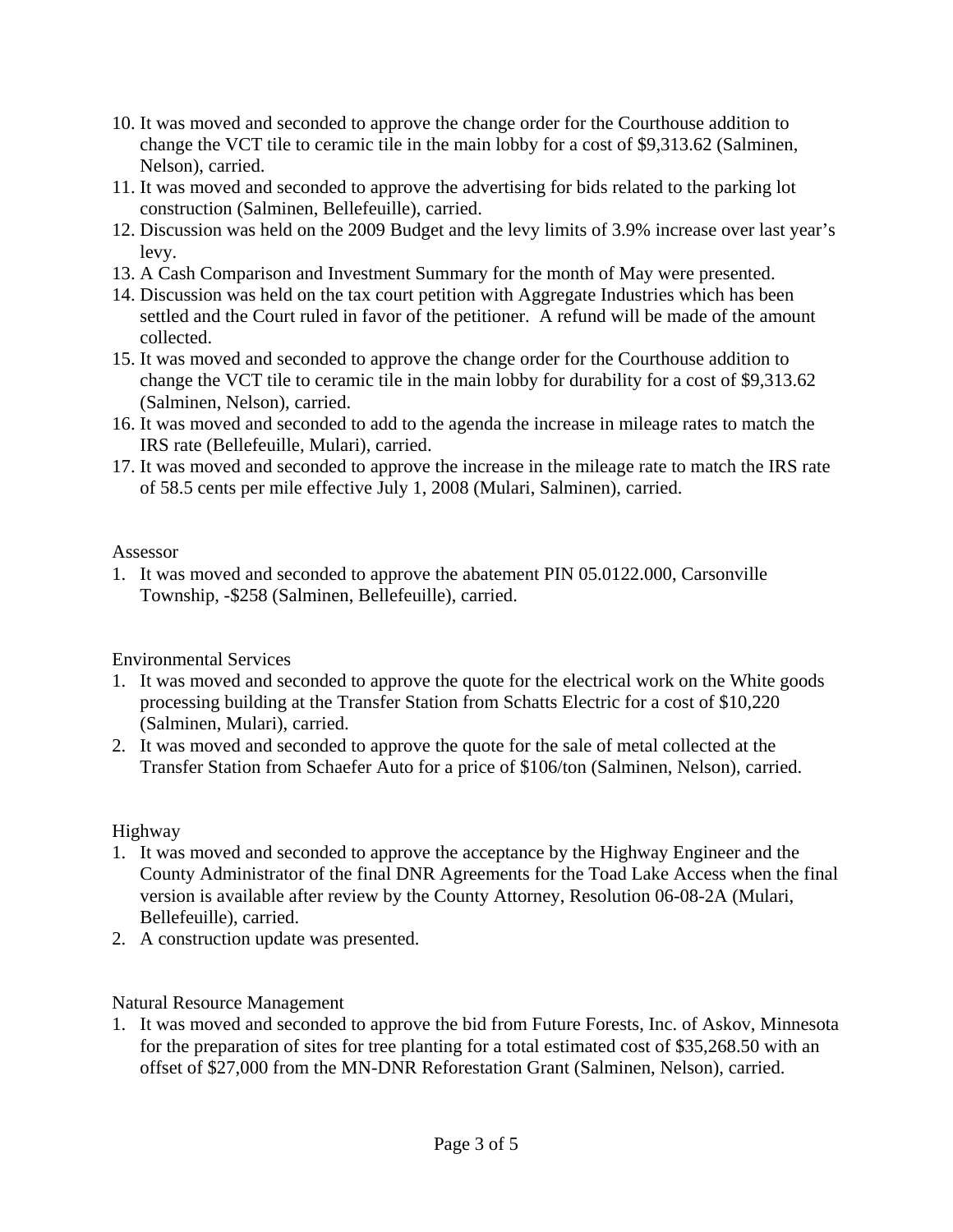Human Services

- 1. It was moved and seconded to add the reclassification request, Resolution 06-08-2E to the agenda (Salminen, Bellefeuille), carried.
- 2. It was moved and seconded to approve the request for two part-time Social Worker positions in the Child Protection unit due to the workload affected by mandates and case loads, Resolution 06-08-2C (Bellefeuille, Salminen), carried.
- 3. It was moved and seconded to approve the Discharge of Debt in the amount of \$9,803.89 owed by Frazee Care Center from 2004 bankruptcy discharge, Resolution 06-08-2D (Salminen, Mulari), carried.
- 4. It was moved and seconded to approve the Amendment to IV-D Cooperative Agreement to increase the mileage reimbursement to the rate schedule per the price per gallon of gasoline, not to exceed \$.75 per mile until the end of calendar year 2008 (Salminen, Nelson), carried.
- 5. It was moved and seconded to approve renewal of the MinnesotaCare Contract for 2009 (Mulari, Salminen), carried.
- 6. It was moved and seconded to accept the Adult Services Report (Mulari, Salminen), carried.
- 7. It was moved and seconded to accept the Children and Family Services Report (Salminen, Mulari), carried.
- 8. It was moved and seconded to approve the request to reclassify the full-time Human Service Administrative Assistant B21(1) to a B22(1) and change the title to Office Service Supervisor due to a reorganization within the department, Resolution 06-08-2E (Salminen, Mulari), carried.
- 9. It was moved and seconded to accept the Financial Assistance Reports (Mulari, Salminen), carried.
- 10. It was moved and seconded to approve the Human Services Claims (Salminen, Mulari), carried.
- 11. It was moved and seconded to approve renewal of the Community Health Contract with Detroit Lakes School District (Mulari, Salminen), carried.
- 12. It was moved and seconded to approve the Community Health Claims (Mulari, Salminen), carried.
- 13. It was moved and seconded to accept the Transit Ridership Report (Mulari, Salminen), carried.
- 14. It was moved and seconded to approve the Transit Claims (Mulari, Salminen), carried.

# Planning and Zoning

- 1. Planning Commission Recommendations, June 17, 2008: First Order of Business: Jim Kaiser. It was moved and seconded to concur with Planning and Zoning to approve the conditional use permit to remove, dig and mine rocks and to crush rocks into aggregate on site and remove and sell the aggregate on the property described as PID Numbers 04.0001.001; 04.0002.001; & 32.0077.000 in Callaway and Sugar bush Townships based on the fact that the application does meet the criteria of the Zoning Ordinance (Salminen, Mulari), carried.
- 2. Second Order of Business: Martin Berens. It was moved and seconded to concur with Planning and Zoning to approve a conditional use permit to allow a 28 ft by 120 ft storage rental building on the property described as PID Number 13.0060.001 in Green Valley